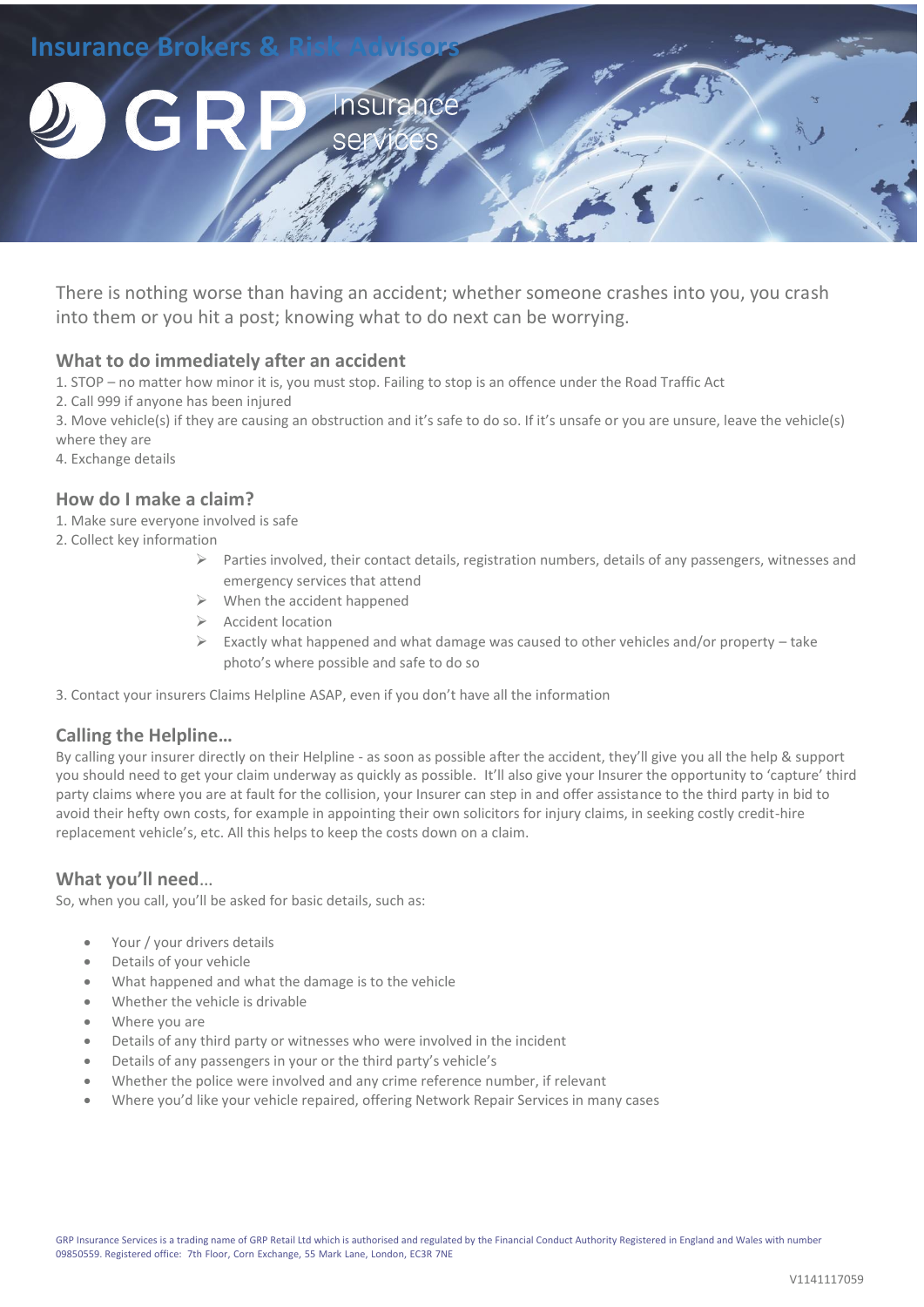

Your claims handler should liaise with you to get your claim set up, underway and settled as quickly and efficiently as possible. However, it'll be no surprise to hear, not all claims are straight forward, and some are pretty complex. Therefore, not every claim runs as smoothly as it should. That's why, the GRP Claims Team are here to help, so please don't hesitate to contact us if you feel you need some assistance or simply want a second opinion. We really are here to help and want to get involved as soon as you feel you need it!

Our contact details are as follows: T: 01638 596 400 E: [claims@grpgroup.co.uk](mailto:claims@grpgroup.co.uk) 

Our Claims Manager's contact details: Samantha Petersen T: 01638 596 398 M: 07702 955447 E: [sam.petersen@grpgroup.co.uk](mailto:sam.petersen@grpgroup.co.uk)

# **What happens next…?**

## *Policy cover confirmation*

Once cover has been confirmed, your insurer will:

- With your agreement, instruct one of their network of approved repairers and suppliers, to get your vehicle repaired & back on the road asap
- Where necessary, instruct a loss adjuster to oversee large or complex claims
- Request the necessary documents, such as repair estimates, photos of the damage, etc.

Your insurer will endeavour to confirm cover and collect all required information during the first call but, for some larger or more complex products or loss types, this isn't always possible and further requests for information/documentation will be made at appropriate times.

### *Repairing your vehicle*

If you repair your own vehicles or have a preferred repairer, one of your insurer's engineers should make contact within 48 hours of receiving details so that an inspection can be arranged at a suitable time. They'll agree costs with the repairer, authorising the repair work and pay the balance directly to them.

You will pay the policy excess and, if you are VAT registered, the VAT.

Your insurer has a range of approved repairers that can provide many types of repairs at your convenience. Some can also selfauthorise repairs to speed up the process.

### *Total Losses*

If a vehicle is considered to be a total loss/written off; your insurers' valuations team will work with you requesting all the relevant vehicle documents to achieve settlement.